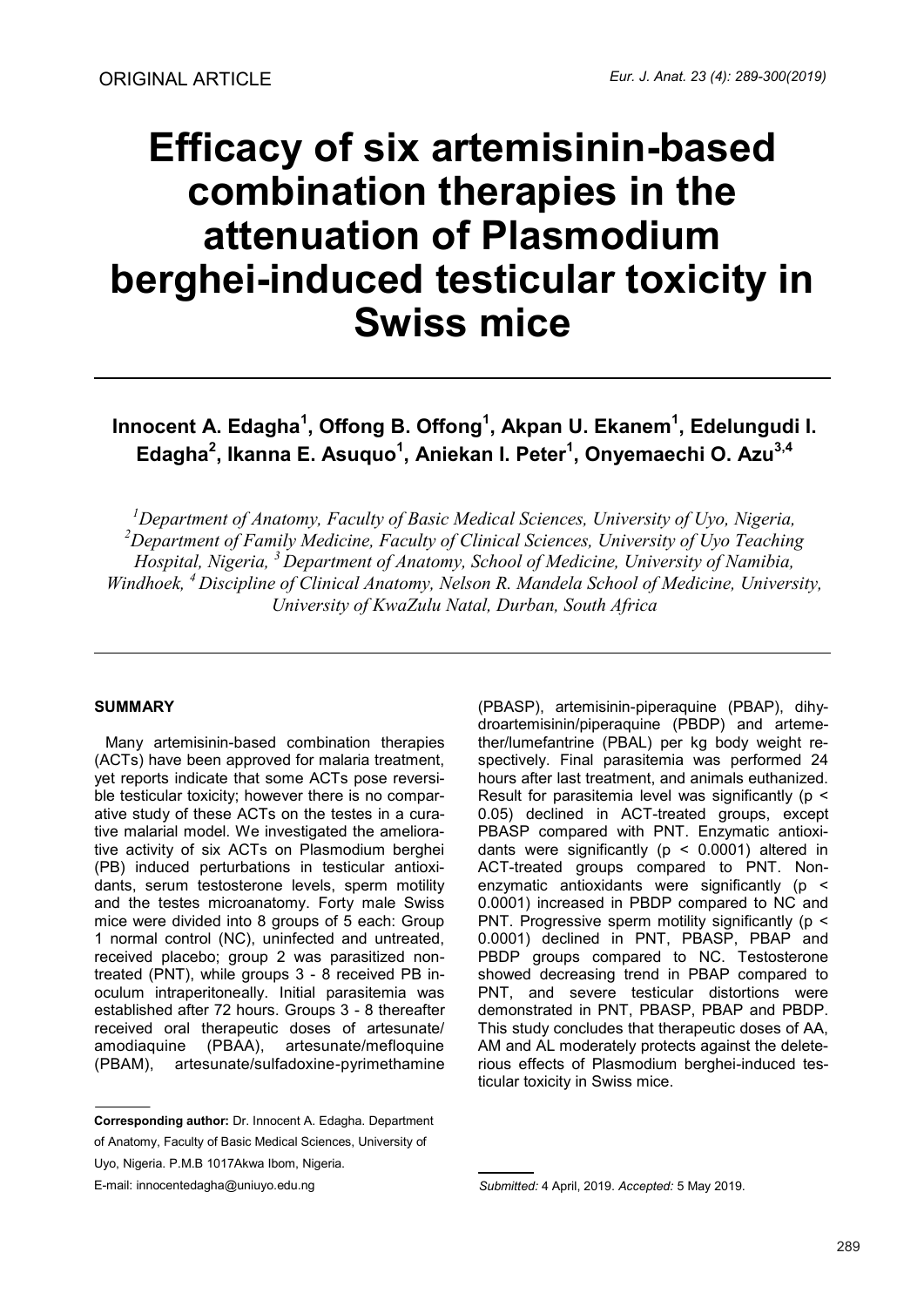**Key words:** Artemisinin-based combination therapy - Antioxidants - Plasmodium berghei - Testis - **Testosterone** 

# **INTRODUCTION**

Malaria is a life-threatening disease caused by *Plasmodium*, a protozoa transmitted to people through the bite of infected female Anopheles mosquitoes. It is the most prevalent parasitic disease worldwide, recently infecting an estimated 216 million persons globally, with the most cases reported in the African region - 90%, followed by the South-East Asia region - 7% and the Eastern Mediterranean region - 2% (WHO, 2017). In Europe, malaria continues to be exclusively imported, with approximately 11,000 cases reported each year, making it the most frequently imported tropical disease (Ramirez-Olivencia et al., 2012). Severe malaria is associated with multiple organ dysfunctions, and the main cause of death (Ratan et al., 2013). Some of the organ dysfunctions and health conditions associated with malaria include: oliguric acute kidney injury (Vakrani et al., 2016), renal failure, cerebral malaria, jaundice, severe anemia (hemoglobin  $[Hb] \leq 5$  g/dl), severe thrombocytopenia (abnormally low platelets in the blood), shock, septicemia; a disease caused by presence of bacteria or toxins in the bloodstream characterized by chill and fever (Ratan et al., 2013).

Malaria treatment has evolved substantially over the years (Achan et al., 2011), and currently, artemisinin-based combination therapies (ACTs) are the recommended first-line medication for the treatment of uncomplicated malaria, while intravenous quinine or artesunate (monotherapy) is often used in complicated malaria,

both in endemic and non-endemic countries (Askling et al., 2012; Munoz et al., 2015; WHO, 2015).

The ACT demonstrates greater efficacy in treating the disease, reducing transmission in endemic areas and producing lower levels of reinfection, (Bouchaud et al., 2012; Sagara et al., 2012; Abay, 2013). ACT is a co-formulation of the main drug; artemisinin or its derivatives, and the companion/ partner drug(s). Artemisinin partner drugs includes: lumefantrine, mefloquine, amodiaquine, sulfadoxine-pyrimethamine, and chlorproguanil/dapsone, while artemisinin derivatives include; dihydroartemisinin, artesunate and artemether (Malaria Consortium, 2018). Artesunate has proven to be superior to quinine in most situations where complicated malaria is treated (Dondorp et al., 2005; Dondorp et al., 2010; Maka et al., 2015).

Testicular histology have revealed deleterious effect of artemisinin derivatives such as varying degree of cell clustering, cellular hypertrophy and intercellular vacuolations specifically in the germinal cell layer resulting in a decline in sperm production (Rajput et al., 2012). ACTs may cause renal and hepatic toxicity (Etim et al., 2016; Silva-Pinto et al., 2017), it affects both enzymatic and non-enzymatic antioxidants (Olayemi et al., 2012). Farombi et al., (2015) concluded that artemisinininduced mechanisms of uterine and erythrocyte toxicities seem to be associated with the induction of oxidative stress in the tissues: thus an antioxidant is required after the malaria treatment with ACTs to attenuate this effect. A report on long and short-term administration of ACTs (artemether/ lumefantrine and dihydroartemisinin/piperaquine) resulted in a reversible alteration of sperm parameters and reduction of testosterone: this was partly attributed to oxidative stress (Daikwo and Kawa, 2015; Kareem et al., 2015).

The aim of this study is to characterize the effects (biochemical and histological) of 6 ACTs: artesunate/ amodiaquine (AA), artesunate/ mefloquine (AM), artesunate/ sulfadoxinepyrimethamine (ASP), artemisinin/ piperaquine (AP), dihydroartemisinin/ piperaquine (DP) and artemether/ lumefantrine (AL), on testicular antioxidant levels, testicular microanatomical and testosterone alterations in an experimental malaria murine model.

# **MATERIALS AND METHODS**

# *Materials*

Forty (40) adult male Swiss mice obtained from the Faculty of Basic Medical Sciences Animal House, University of Uyo were used for the study. The animals were allowed to acclimatize for 2 weeks, and given humane care in accordance with the Principle of Laboratory Animal Care and Use (National Research Council, 2011). The animals were housed in well-ventilated wooden cages under controlled environmental conditions of temperature 25  $\pm$  5%, and 12-hour light/dark cycle, and were fed with UAC Vital feed® – a Pelletized Growers Feed (Grand Cereals Ltd, Anambra, Nigeria), and provided water *ad libitum* throughout the experiment.

# *Experimental design*

The adult Swiss male mice were randomly divided into 8 groups of 5 animals each as follows: Group  $1 -$  the normal control (NC) – which were uninfected and untreated; Group 2 served as the parasitized non-treated (PNT); the test Groups 3-8 received Plasmodium berghei (PB) inoculum 1 x 106 via a single intraperitoneal injection. After 72 hours the initial parasitemia was established. Groups 3 - 8 received oral therapeutic doses of artesunate/amodiaquine - (AA [Camosunate® 5.71 mg]), artesunate/mefloquine - (AM [Artequin® 6.43 mg]), artesunate/sulfadoxine-pyrimethamine (ASP [Simbcure® 25.36 mg then 2.86 mg] for day 1 and 2 respectively), artemisinin/piperaquine -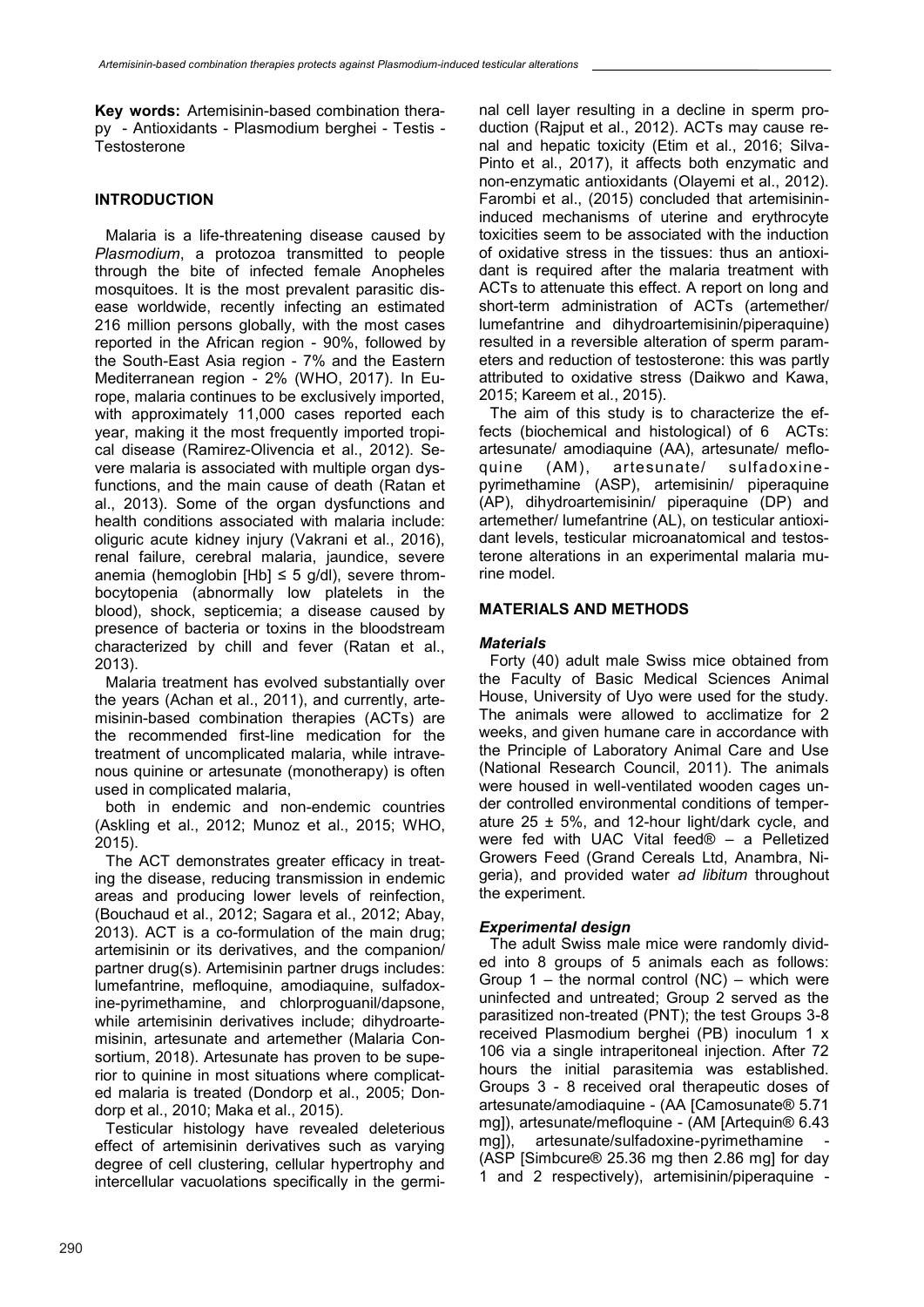

**Fig 1.** Effect of six ACTs on parasitemia in *P. berghei*-infected Swiss mice.

(AP [Artequick® 12.5 mg]), dihydroartemisinin/ piperaquine (DP [P-alaxin® 5.14 mg]) and artemether/lumefantrine - (AL [Coartem® 8 mg]), per kg body weight of the animal respectively. The final parasitemia were determined 24 hours after the last treatment.

## *Inoculation of parasite*

The parasite *P. berghei ANKA* chloroquine resistant strain was obtained from the Department of Pharmacology and Toxicology, Faculty of Pharmacy, University of Uyo. A standard inoculum  $1 \times 10^6$ of parasitized erythrocytes was prepared from the donor mouse in volume of 0.2 ml, to passage the experimental animals via a single intraperitoneal injection (Basir et al., 2012). Infectivity was monitored by thin smear and allowed to progress until 72 hours later during which hyperparasitemia was reached (Rosangelia et al., 2012).

## *Drugs preparation and dosage*

The drugs were prepared separately by mashing each tablet gently in a small crucible with ceramic pestle, and the powder dissolved in 400 ml of distilled water to produce a stock solution. The doses administered were calculated using the formula below;

Dose = weight of animal  $(g)/1000 \times d$ osage/ stock; where dosage = weight of drug (mg)/ 70 kg; and stock = weight of drug (mg)/ volume of distilled water (ml).

The therapeutic doses of the ACTs used were: AA = 400 mg; AM = 1350 mg; ASP = 725 mg; AP  $= 1000$  mg; DP = 360 mg; and AL = 560 mg per kg body weight of the animals respectively. All drugs were administered via the oral route as per the standard regimen of between  $2 - 3$  days as stipulated by the manufacturers in the drug leaflets.

#### *Animal sacrifice and collection of samples*

The animals were euthanized on day 7 by chloroform inhalation, and blood collected via intracardiac puncture. Each testis was excised and separated from the cauda epididymis, then weighed using an electronic balance (Mettler Toledo; Microstep (Pty) Ltd., Greifensee, Switzerland), and an average weight was recorded for the two testes for each animal. One testis from each animal was subsequently fixed in Bouin's fluid for tissue processing and photomicrography.

## *Relative organ weight*

The relative organ weights for the testes = organ weight/ final body weight x 100.

## *Testicular antioxidant*

The testicular antioxidant activities from testes homogenates of Swiss mice were determined for superoxide dismutase (SOD) as described by Sun and Zigma (1978), malondialdehyde (MDA) as described by Buege and Aust (1978), catalase (CAT) as described by Sinha et al., (1971), reduced glutathione (GSH) by Sedlak and Lindsay (1968), glutathione peroxidase (GPx) as described by Rotruck (1973). Glutathione S-transferase (GST) as described by Habig et al., (1974), The vitamins (C, E and A) were determined as described by Omaye et al., (1979), Baker et al.,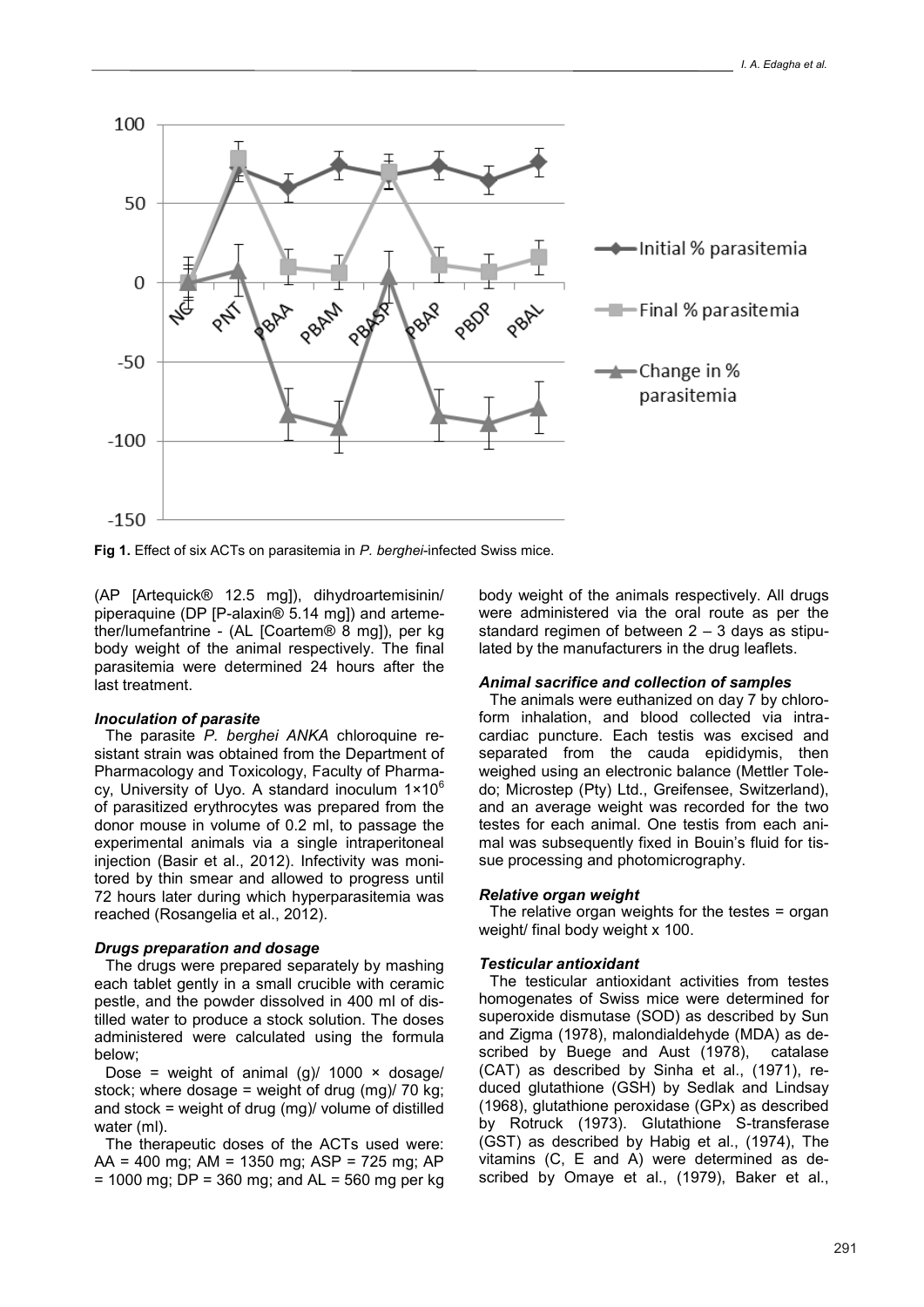| Group        | Initial Body weight (g) | Final Body weight (g) | % Change in Body weight Left Testis (g) Right Testis (g) |                 |                 |
|--------------|-------------------------|-----------------------|----------------------------------------------------------|-----------------|-----------------|
| NC.          | 26.8                    | 27.4                  | $+2.19$                                                  | $0.08 \pm 0.01$ | $0.10 \pm 0.01$ |
| <b>PNT</b>   | 21.6                    | 20.4                  | $-5.88$                                                  | $0.08 \pm 0.01$ | $0.08 \pm 0.01$ |
| <b>PBAA</b>  | 24.0                    | 22.8                  | $-5.00$                                                  | $0.06 \pm 0.01$ | $0.06 \pm 0.02$ |
| <b>PBAM</b>  | 25.0                    | 22.2                  | $-12.73$                                                 | $0.08 \pm 0.01$ | $0.08 \pm 0.01$ |
| <b>PBASP</b> | 27.6                    | 26.4                  | $-4.55$                                                  | $0.09 \pm 0.00$ | $0.08 \pm 0.01$ |
| <b>PBAP</b>  | 32.4                    | 30.2                  | $-7.28$                                                  | $0.08 \pm 0.01$ | $0.08 \pm 0.01$ |
| <b>PBDP</b>  | 28.0                    | 26.2                  | $-6.87$                                                  | $0.08 \pm 0.00$ | $0.08 \pm 0.01$ |
| <b>PBAL</b>  | 26.0                    | 24.0                  | $-8.33$                                                  | $0.08 \pm 0.01$ | $0.09 \pm 0.01$ |

**Table 1.** Testicular weight of control and experimental groups.

Values are expressed as Mean ± SEM; p < 0.05, NC – normal control, PNT – Parasitized non-treated, PBAA – *P. berghei* infected then artesunate/<br>amodiaquine treated, PBAM – *P. berghei* infected then artesunate/mefloquine t dihydroartemisinin/ piperaquine treated, PBAL – *P. berghei* infected then artemether/ lumefantrine treated.

(1980) and Rutkowski et al., (2006) respectively.

#### *Testosterone assay*

The serum levels of testosterone was determined using Agappe® enzyme immunoassay (ELISA) kit with catalog number 3725-300A for free testosterone, in accordance with manufacturer's protocol.

Semen collection and analysis: The testes were excised from the scrotum of the mice across all the groups, together with the epididymis, and weighed using Mettler Toledo analytical balance (Microsep (pty) Ltd., Switzerland). Thereafter all the epididymides were removed from the testis for semen fluid analysis. The semen was obtained from the caudal epididymis and placed in a petri-dish which contained 5 mL of normal saline. A drop of the semen mixed with normal saline was put on slide, cover-slipped and viewed under the light microscope. The motility of 100 spermatozoa was randomly assessed, and categorized as motile; progressive or non-progressive, and immotile.

Histological assessment: The testes were dissected and fixed in Bouin's fluid for 6 hours and transferred to 70% ethanol (Latendresse et al., 2002). Testicular tissue samples were then processed using graded series of ethanol and paraffin -embedded. The paraffinized wax tissue blocks were sectioned at 5 µm using the rotary microtome - Thermo Scientific (MicromHM 325, Germany), then the gelatinized tissue slides were stained with haematoxylin and eosin (H&E) for general testicular morphology (Cardiff et al., 2008). The photomicrographs of tissue sections were obtained with Amscope digital camera (MU 1000, China) coupled to a light microscope (Olympus - CX31 Tokyo, Japan).

#### *Statistical analysis*

Data obtained from the study were analyzed and

expressed as mean ± standard error of mean using the Graphpad 6 version 11 system packages. One-way ANOVA, multiple comparison were employed to determine the level significance at  $(p \leq$ 0.05).

## **RESULTS**

#### *Effect of the six ACTs on parasitemia*

The percentage parasites clearance were significantly (p < 0.05) reversed in all ACT-treated groups, except PBASP group compared to PNT (Fig. 1).

## *Effect of the six ACTs on the testicular histology*

The morphological alterations in the testes following the administration of 6 ACTs in a *Plasmodium*-induced testicular toxicity are presented in Fig. 2. The H&E stain demonstrated good morphology in the seminiferous tubules of PBAA-, PBAM- and PBAL-treated groups comparable with NC. However, PBASP-, PBAP- and PBDP-treated groups showed severe distortions of the spermatogenic lineage cells, reduction of spermatozoa in the lumen of the seminiferous tubules and mild degeneration of the interstitium, comparable with the PNT group.

## *Effect of the six ACTs on body and testicular weights*

All parasitized groups had a net negative body weight compared to NC. There was no significant change in the weight of the testes in PNT, PBAM, PBAL, PBAP and PBDP groups compared to NC. However, there was significant ( $p < 0.05$ ) decrease in the weight of left testes in PBAA, and a significant ( $p < 0.05$ ) increase in the weight of left testes in PBASP compared to NC. The right testis showed decreased weight in all the treatment groups compared to NC, although significant ( $p <$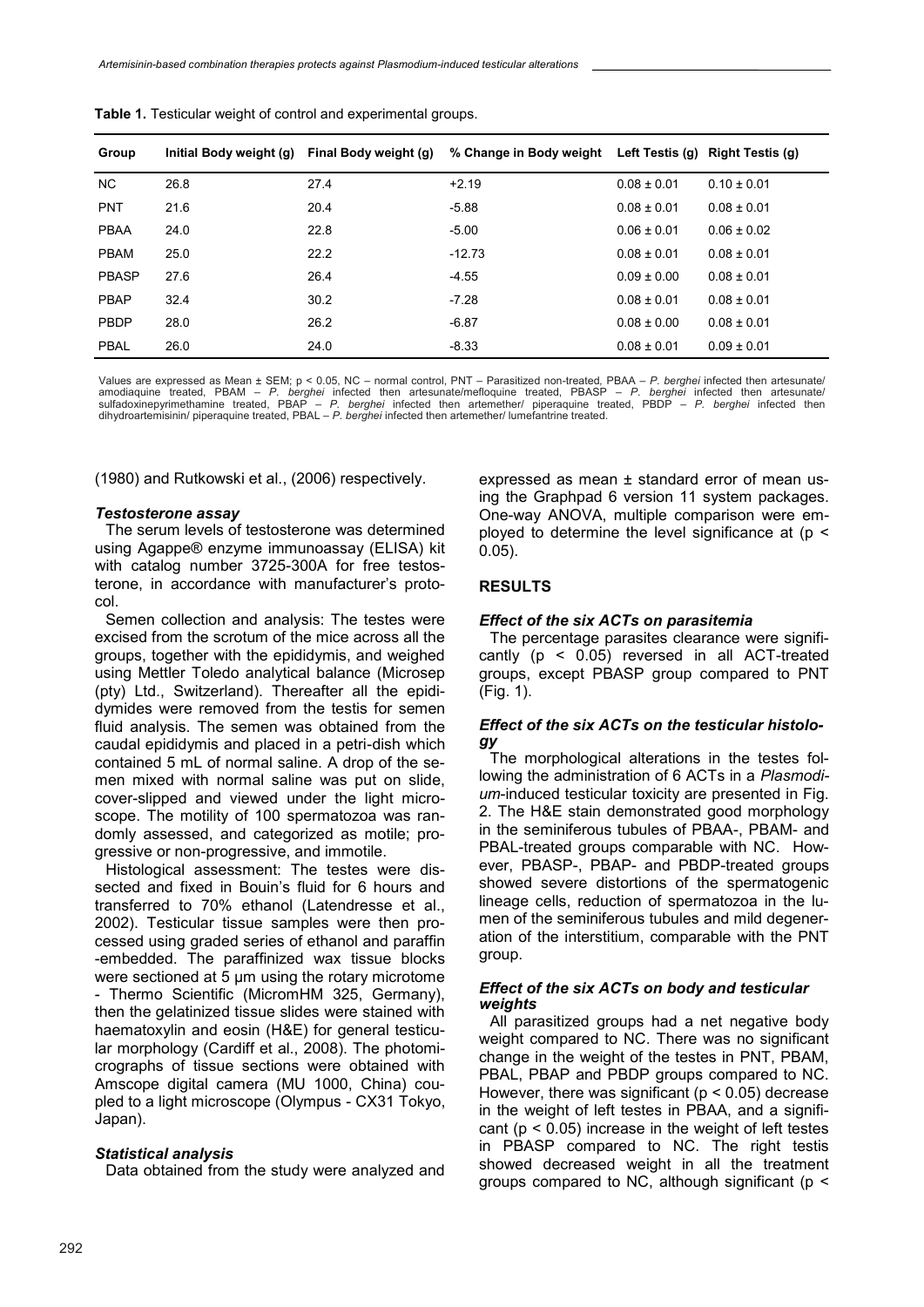| Group        | <b>SOD</b><br>$(\mu \text{mol/ml})$<br>min/mg pro) | (µmol/<br>MDA<br>mI) | (µmol/ml/min/mg<br>CAT<br>pro)    | GSH (µmol/ml)                 | GPx (µmol/ml/min/<br>mg pro)  | <b>GST</b><br>$(\mu \text{mol/mI})$<br>min) |
|--------------|----------------------------------------------------|----------------------|-----------------------------------|-------------------------------|-------------------------------|---------------------------------------------|
| <b>NC</b>    | $12.77 \pm 0.31$                                   | $2.84 \pm 0.44$      | $100.46 \pm 4.74$                 | $18.26 \pm 0.98$              | $3.77 \pm 0.09$               | $24.28 \pm 1.30$                            |
| <b>PNT</b>   | $10.69 \pm 0.59$                                   | $2.38 \pm 0.03$      | $77.86 \pm 3.33$                  | $25.83 \pm 2.68^{\circ}$      | $3.19 \pm 0.18$               | $35.06 \pm 3.33$                            |
| <b>PBAA</b>  | $9.16 \pm 0.22$                                    | $2.88 \pm 0.24$      | $78.21 \pm 2.35$                  | $24.84 \pm 0.93$              | $2.70 \pm 0.07$               | $30.03 \pm 1.91$                            |
| <b>PBAM</b>  | $12.58 \pm 0.85$                                   | $3.59 \pm 0.49$      | $127.91 \pm 4.66$                 | $11.44 \pm 0.82$ <sup>d</sup> | $3.82 \pm 0.29$               | $14.08 \pm 1.11$ <sup>t</sup>               |
| <b>PBASP</b> | $14.86 \pm 1.63$                                   | $6.37 \pm 0.86^a$    | $166.30 \pm 19.53^b$              | $25.04 \pm 1.92$              | $4.46 \pm 0.52$ <sup>e</sup>  | 37.67 $\pm$ 4.99                            |
| <b>PBAP</b>  | $22.58 \pm 2.27$                                   | $3.00 \pm 0.20$      | $229.69 \pm 23.33$ <sup>***</sup> | $19.09 \pm 0.36$              | $6.76 \pm 0.66$ <sup>**</sup> | $33.02 \pm 0.62$                            |
| PBDP         | $20.82 \pm 1.52$ <sup>***</sup>                    | $4.46 \pm 0.67$      | $211.82 \pm 17.63$ <sup>***</sup> | $24.17 \pm 3.21$              | $5.81 \pm 0.42$ ***           | $36.75 \pm 5.77$                            |
| <b>PBAL</b>  | $16.32 \pm 0.90$                                   | $5.53 \pm 0.88^a$    | $131.50 \pm 8.37^b$               | $10.45 \pm 0.61$ <sup>d</sup> | $5.02 \pm 0.28^e$             | $12.26 \pm 0.62^{\text{f}}$                 |
| P value      | 0.0001                                             | 0.0001               | 0.0001                            | 0.0001                        | 0.0001                        | 0.0001                                      |

**Table 2.** Effect of six ACTs on testicular enzymatic antioxidants.

Values are expressed as Mean ± SEM; p < 0.05, SOD – superoxide dismutase, MDA – malondialdehyde, CAT – catalase, GSH – glutathione, GPx –<br>glutathione peroxidase, GST – glutathione S-transferase, \*\*\* - Significantly increas increased compared to other test groups and NC; a - Significantly increased compared to other test groups and NC except PbDP; b - statistically increased compared to NC, PNT and PbAA; c - Significantly increased compared to NC, PbAM, and PbAL; d - Significantly decreased compared to NC, PbAA, PbAP and PbDP; e - Significantly increased compared to PNT and PbAA; f - Significantly decreased compared to NC and other test groups.

0.05) decrease was observed in the PBAA group (Table 1).

## *Effect of the six ACTs on testicular enzymatic antioxidants*

The SOD was significantly ( $p < 0.05$ ) increased in NC and other treated groups except PBAA which had decreased SOD compared to PNT. However, PBDP, PBAP, PBAL, and PBASP showed increased SOD compared to NC (Table 2).

The MDA was significantly increased ( $p < 0.05$ ) in PBAA, PBAM, PBASP, PBAL, PBAP and PBDP compared to PNT. The PNT showed decreased MDA compared to NC (Table 2).

The CAT significantly ( $p < 0.05$ ) decreased in PNT and PBAA groups compared to NC. However, CAT was significantly ( $p < 0.05$ ) increased in PBAM, PBASP, PBAL, PBAP and PBDP groups compared to NC, while all treated groups showed elevated CAT compared to PNT.

Reduced glutathione (GSH) decreased in all treated groups compared to PNT, in the order PBAA > PBDP > PBASP > PBAP > PBAM > PBAL. However, significant (p < 0.05) increase in GSH was observed in PBAA, PBASP, PBAP and PBDP groups compared the NC (Table 2).

Glutathione peroxidase (GPx) showed significant  $(p < 0.05)$  increase in the order PBDP > PBAL > PBASP > PBAM > NC compared to PNT. However, significantly (p < 0.05) decreased GPx was observed in the PBAA (Table 2).

Glutathione S-transferase (GST) significantly (p < 0.05) decreased in PBAP, PBASP, PBAL, PBAM

|--|

|              | Group Vit. A $(\mu q/100q)$ | Vit. $C \text{ (mg/g)}$         | Vit. $E$ ( $\mu$ g/100g)     |
|--------------|-----------------------------|---------------------------------|------------------------------|
| NC.          | $314.32 \pm 21.22$          | $19.03 \pm 1.98$                | $160.23 \pm 26.68$           |
| <b>PNT</b>   | $1219.51 \pm 186.54$        | 32. $43 \pm 2.70^b$             | $430.30 \pm 56.42$           |
| <b>PBAA</b>  | $666.59 \pm 69.53^a$        | $29.21 \pm 2.21^b$              | $1067.05 \pm 39.25$          |
| <b>PBAM</b>  | $546.59 \pm 32.28$          | $26.28 \pm 1.67$                | $1016.29 \pm 61.44^{\circ}$  |
| <b>PBASP</b> | $715.38 \pm 68.59^a$        | $25.04 \pm 1.25$                | $1474.61 \pm 175.60^e$       |
| <b>PBAP</b>  | $298.49 \pm 40.36$          | $10.37 \pm 1.26^{\circ}$        | $421.59 \pm 95.40$           |
| PBDP         | 1084.73 ± 102.42***         | $38.97 \pm 3.14$ <sup>***</sup> | 1640.53 ± 177.33"**          |
| <b>PBAL</b>  | $602.05 \pm 44.97$          | $25.76 \pm 1.53$                | $679.17 \pm 98.11^{\dagger}$ |
| P value      | 0.0001                      | 0.0001                          | 0.0001                       |

Values are expressed as Mean ± SEM; p < 0.05, \*\*\*- significantly increased compared to NC and other test groups; a - significantly increased<br>compared to NC and PBAP; b - significantly increased compared to NC and PBAP; c significantly increased compared to NC, PBAA, PBAP, PBAL; e - significantly increased compared to all test groups except PBDP; f - significantly increased compared to NC.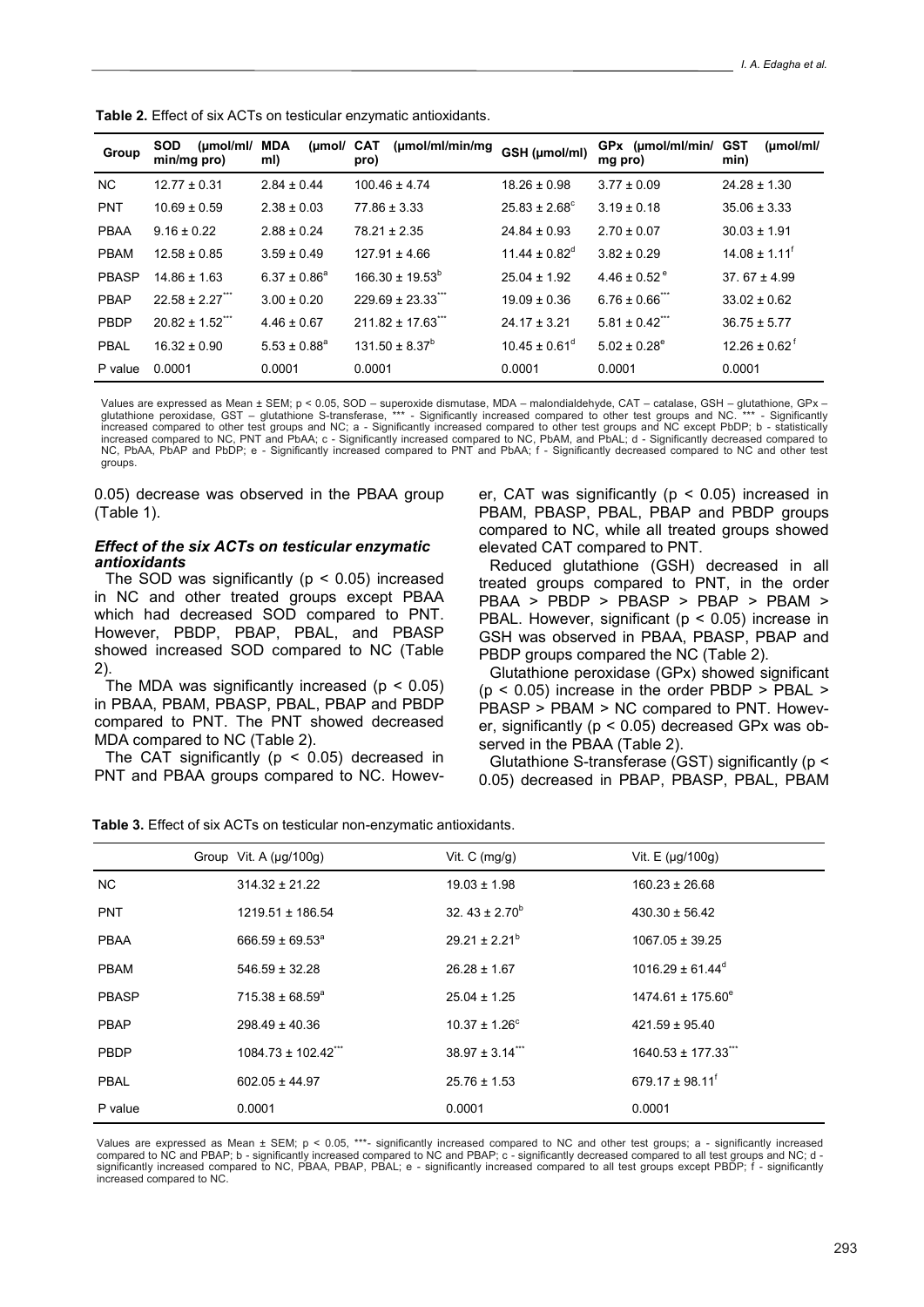

**Fig 2.** The representative of H&E stained photomicrographs of testicular tissues. Normal testes of uninfected and untreated (NC) show normal histological structure of seminiferous tubules (ST) with active functioning and complete spermatogenic series, and (I) interstitial space. Cells at the peripheral layer are composed of spermatogonia (blue arrow) and spermatocytes (yellow arrow), then a zone of spermatids (green arrow) and mature spermatids (green arrow). Mice testes of parasitized non-treated (PNT) show the presence of degenerated spermatogenic series in tubular lumen (red arrow). The ST in PBAA, PBAM, and PBAL were similar to NC group. Note the atrophy of seminiferous tubules starred (\*).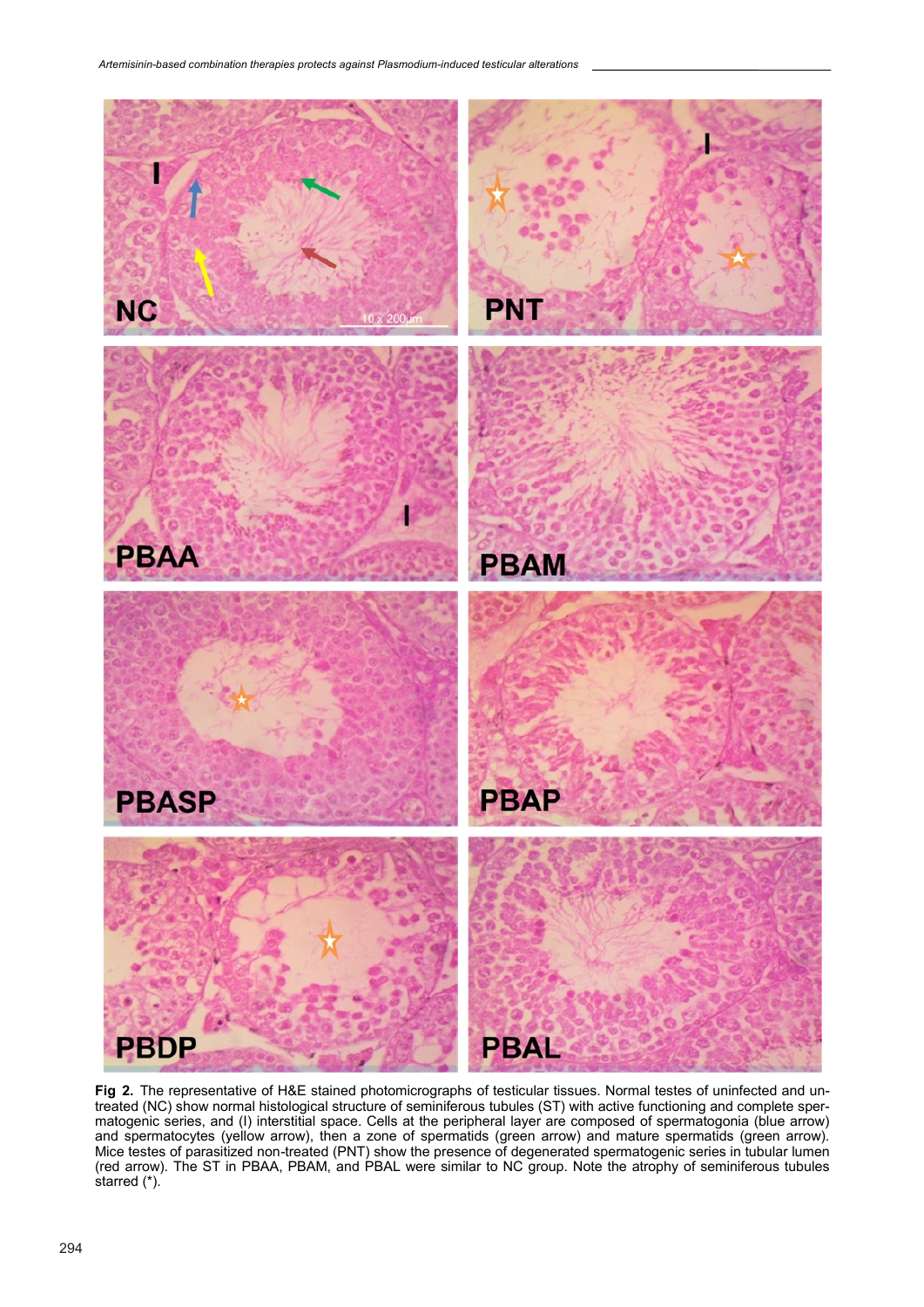and PBAP treated groups compared to PNT; however, PBDP showed increased GST. The PBDP, PBAP, PBASP, and PBAA treated groups had elevated GST, whereas PBAM and PBAL showed decreased GST compared to NC (Table 2).

# *Effect of the six ACTs on testicular nonenzymatic antioxidants*

Vitamin C significantly ( $p < 0.05$ ) decreased in NC, PBAA, PBAM, PBAL, PBASP, and PBAP groups, and increased in PBDP compared to PNT. However Vitamin C significantly ( $p < 0.05$ ) decreased in PBAP, but significantly ( $p < 0.05$ ) increased in PBAA, PBAM, PBASP, PBAL and PBDP groups compared to NC (Table 3).

Vitamin E significantly ( $p < 0.05$ ) increased in PBDP, PBASP, PBAA, PBAM, and PBAL groups, but decreased in PBAP compared to PNT. The ACT treated groups showed significant ( $p < 0.05$ ) increase in the levels of vitamin E compared to the NC (Table 3).

Vitamin A significantly ( $p < 0.05$ ) decreased in the ACT-treated groups compared to the PNT and increased in treated groups except PBAP compared to the NC (Table 3).

## *Effect of the six ACTs on serum testosterone levels*

The level of testosterone was significantly (p<0.05) reduced in PBAP compared to PBAA, PBAM and PBASP treated groups (Table 4).

# *Effect of the six ACTs on sperm motility levels*

The NC and PBAL had significantly  $(p < 0.001)$ increased progressive motility compared to all other test groups, PBAA and PBAM also had significantly ( $p < 0.0001$ ) increased progressive motility compared to PNT, PBASP, PBAP and PBDP. Non -progressive motility were significantly (p < 0.0001) increased in PNT, PBASP, PBAP and PBDP groups compared to NC, PBAA, PBAM and PBAL groups. The immotile sperms were significantly

**Table 4.** Effect of six ACTs on serum testosterone concentration.

| Group        | Testosterone (ng/ml) |
|--------------|----------------------|
| <b>NC</b>    | $15.39 \pm 0.60$     |
| <b>PNT</b>   | $15.64 \pm 0.35$     |
| <b>PBAA</b>  | $15.75 \pm 0.51$     |
| <b>PBAM</b>  | $15.97 + 0.11$       |
| <b>PBASP</b> | $15.83 \pm 0.40$     |
| <b>PBAP</b>  | $13.94 + 0.12***$    |
| <b>PBDP</b>  | $15.23 \pm 0.08$     |
| PBAL         | $1514 + 016$         |
| value<br>Р   | 0.007                |

Values are expressed as Mean ± SEM; p < 0.05. \*\*\* - significantly decreased compared to PBAA, PBAM and PBASP groups.

higher in PNT, PBASP and PBAP compared to NC and other groups, likewise NC and PBAL had significantly (p<0.0001) lower immotile sperms compared PBAA, PBAM and PBDP.

# **DISCUSSION**

The therapeutic doses of ACTs used in this study generally interrupted parasite multiplication and caused parasite clearance as earlier reported (Onyamboko et al., 2014), except ASP, which was ineffective in parasite clearance (Maiga et al., 2015). ACTs have been reported to cause variable effects on testicular parameters which imply testicular toxicity (Raji et al., 2005), mediated by the artemisinin agent (Nwanjo et al., 2007).

The result of testicular weight showed decrease in both the right and left testes with decrease in PBAA, and an increase in weight of left testis of PBASP compared to NC. There was a decrease in the weight of right testis in treated groups and PNT compared to NC. Increase or decrease in relative or absolute weight of an organ after introduction of a chemical agent is an indication of toxic effect (Simons et al., 1995; Maina et al., 2008). Toxicity may manifest as swelling of organ, atrophy or hypertrophy (Afolayan and Yakubu, 2009), thus the functional anatomy of the organ could be altered and this can be assessed experimentally through its weight (Simons et al., 1995; Raji et al., 2005).

Seminal plasma contains antioxidants enzymes such as superoxide dismutase, glutathione peroxidase, catalase, malondialdehyde (Alvarez et al., 1987; Pons et al., 2003; Ishii et al., 2005), and antioxidant non-enzymes such as vitamins A, C and E (Kutlubay et al., 2007; Colagar et al., 2009). Normal sperm functions include acrosomal reaction, sperm capacitation and sperm-oocyte fusion which require a balance between the antioxidants and oxidants (Sikka, 2001). Excess oxidants in the testis may overpower the defense mechanism of antioxidants hence causing oxidative stress which causes damages to spermatozoa thereby compromising sperm quality and functions (Sikka, 2001).

Testicular MDA levels in this study showed a significant increase in ACT-treated groups compared to NC and PNT in the order; PBAL > PBASP > PBDP > PBAM > PBAP > PBAA. This result corresponds with report on increased testicular MDA level observed in rats treated with artemether lumefantrine (Daikwo et al., 2011; Daikwo et al., 2018), thus PBAL raised MDA levels.

Increased SOD in the PBAL group conflicts with the findings of Daikwo et al., (2018), that prolonged administration of AL decreased SOD level in rats. The ACTs-induced increase in antioxidant enzymes could be due to their oxidant activity which elevated the enzymatic antioxidant levels as part of the defense mechanism of the body (Ukwenya et al., 2010).

The PNT showed decreased testicular SOD,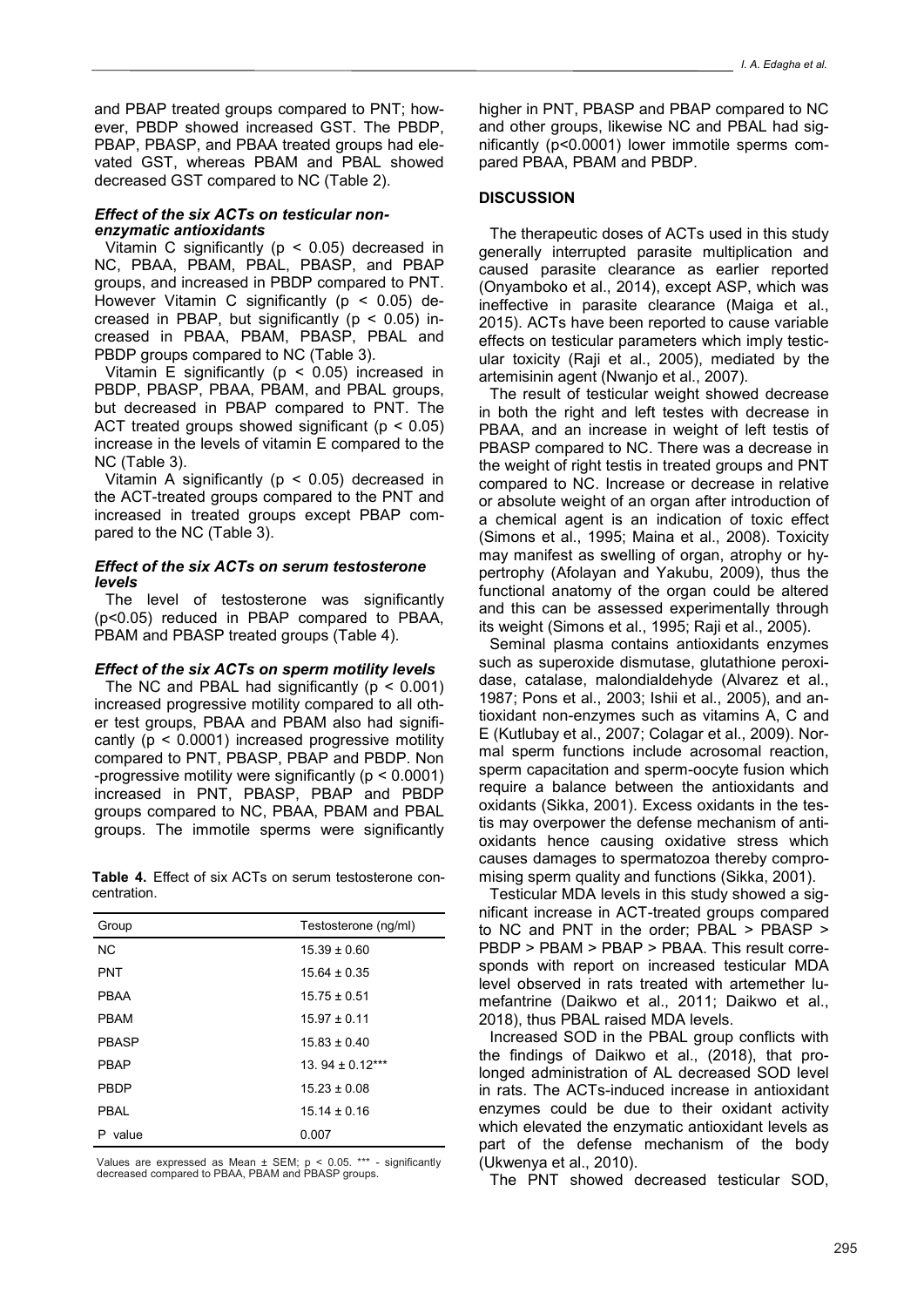| Group        | % Progressive motility | % Non-progressive motility    | % Immotile                    |
|--------------|------------------------|-------------------------------|-------------------------------|
| <b>NC</b>    | $74 \pm 0.93$          | $15.80 \pm 1.59$              | $9.60 \pm 0.93$               |
| <b>PNT</b>   | $16.20 \pm 1.16$       | $45.00 \pm 1.41$ °            | $38.80 \pm 2.27$ <sup>d</sup> |
| <b>PBAA</b>  | $59.40 \pm 2.50^a$     | $19.80 \pm 2.78$              | $20.80 \pm 1.46^e$            |
| <b>PBAM</b>  | 55.40 ± $1.69^a$       | $23.60 \pm 1.21$              | $21.00 \pm 1.30^e$            |
| <b>PBASP</b> | $17.20 \pm 2.35$       | $44.60 \pm 3.87$ <sup>c</sup> | $38.20 \pm 4.28$ <sup>d</sup> |
| <b>PBAP</b>  | $26.40 \pm 4.92^b$     | $36.20 \pm 4.71^{\circ}$      | $37.40 \pm 3.70$ <sup>d</sup> |
| PBDP         | $30.40 \pm 0.81^b$     | $41.20 \pm 1.16^c$            | $28.40 \pm 1.12^e$            |
| <b>PBAL</b>  | $72.60 \pm 1.50$ ***   | $14.80 \pm 0.80$              | $12.60 \pm 0.93$              |
| P value      | 0.0001                 | 0.0001                        | 0.0001                        |

**Table 5.** Effect of six ACTs on sperm motility.

Values are expressed as Mean ± SEM; p < 0.05, NC – normal control, PNT – Parasitized non-treated, PBAA – *P. berghei* infected then artesunate/<br>amodiaquine treated, PBAM – *P. berghei* infected then artesunate/mefloquine t

MDA, CAT, and GPx levels compared to NC and treated groups except PBAA. These antioxidant reductions could be due to sustained elevated parasite-induced oxidant levels, which overwhelmed the antioxidant enzymes which were used up to conjugate the oxidants, and/or parasite-induced ROS such as highly reactive hydroxyl and peroxynitrite, which may react adversely with the antioxidant enzymes culminating in substrate inhibition, and thus depleting the testicular antioxidant levels (Ukwenya et al., 2010; Nnodim et al., 2012; Olukemi et al., 2018). Hence, the *Plasmodium* parasites adopt this oxidative property to induce oxidative stress and possibly cause testicular inflammation as evident in the histology of the testes (Fig. 2 [PNT]).

The PBDP and PBAP groups were consistent in inducing increased antioxidant enzymes owing to the fact that these enzymes were sensitive to high levels of ROS generated by the artemisinin derivatives or the partner Piperaquine, but PBAM and PBAA stimulated very weak enzymatic antioxidant response probably due to the artesunate/partner drug mediated-ROS interaction which might have mimicked the mechanism of enzymatic antioxidant evasion/attack by parasite-induced ROS against the *Plasmodium* parasites accounting for their efficacy in parasite clearance (Ukwenya et al., 2010), though associated with testicular oxidative stress.

However, PNT showed increased GSH and GST levels compared to treated groups and NC probably indicating that GSH and GST were sensitive to the parasite induced ROS such as hydroxyls, which evaded other antioxidant enzymes (Nnodim et al., 2012). Testicular GST and GSH showed similar trends in the NC, PNT and treated groups, possibly because GST catalyzes the attack by GSH on xenobionts, and hence they operate synergistically and complementarily (Hayes et al., 2005).

Vitamin A was significantly decreased in ACTtreated groups except PBDP and NC compared to PNT. This result corresponds with a report by WHO (1995), that vitamin A level increased in diseased or infectious state and when exposed to xenobionts. This suggests that the ACTs might have mitigated the parasite-induced elevation of vitamin A by reducing parasite-induced oxidant levels via effective parasite clearance. However, PBAP group showed decreased vitamin A compared to NC, and Vitamin A has been found to play a significant role via the testosterone signaling pathway in an active form known as retinoic acid (RA) by stimulating the Leydig cells to respond to luteinizing hormone (LH), and synthesize the male steroid hormone known as testosterone, which plays a meiotic role in spermatogenesis (WHO, 1995; Cathryn et al., 2010), and its alteration or deficiency has been reported to lead to defective spermatogenesis in rodents (Livera et al., 2002; Zhou et al., 2008). Atrophy of spermatogenic cells, degeneration of interstitial tissues and eruption of basement membrane, clearly seen in the histological sections of PNT (Fig. 2) and PBASP groups, could be due to an interruption in spermatogenesis caused by alteration in vitamin A.

Vitamin C supports spermatogenesis by reducing vitamin E and maintaining it in an active state, while it is maintained in a reduced state by a GSHdependent dehydroascorbate reductase which is abundant in the testes (Paolicchi et al., 1996). The vitamin C significantly increased in treated groups except PBAP, but PBDP had the highest vitamin C level. Falciparum malarial infections in humans have been reported to significantly reduced serum vitamin C in children between the ages of  $5 - 15$ . However, increased levels of this antioxidant were observed in falciparum malarial infected adults. This was concluded to be part of early response to the infection in adult (Uzuegbu, 2011). Previous findings reported that endogenous vitamin C levels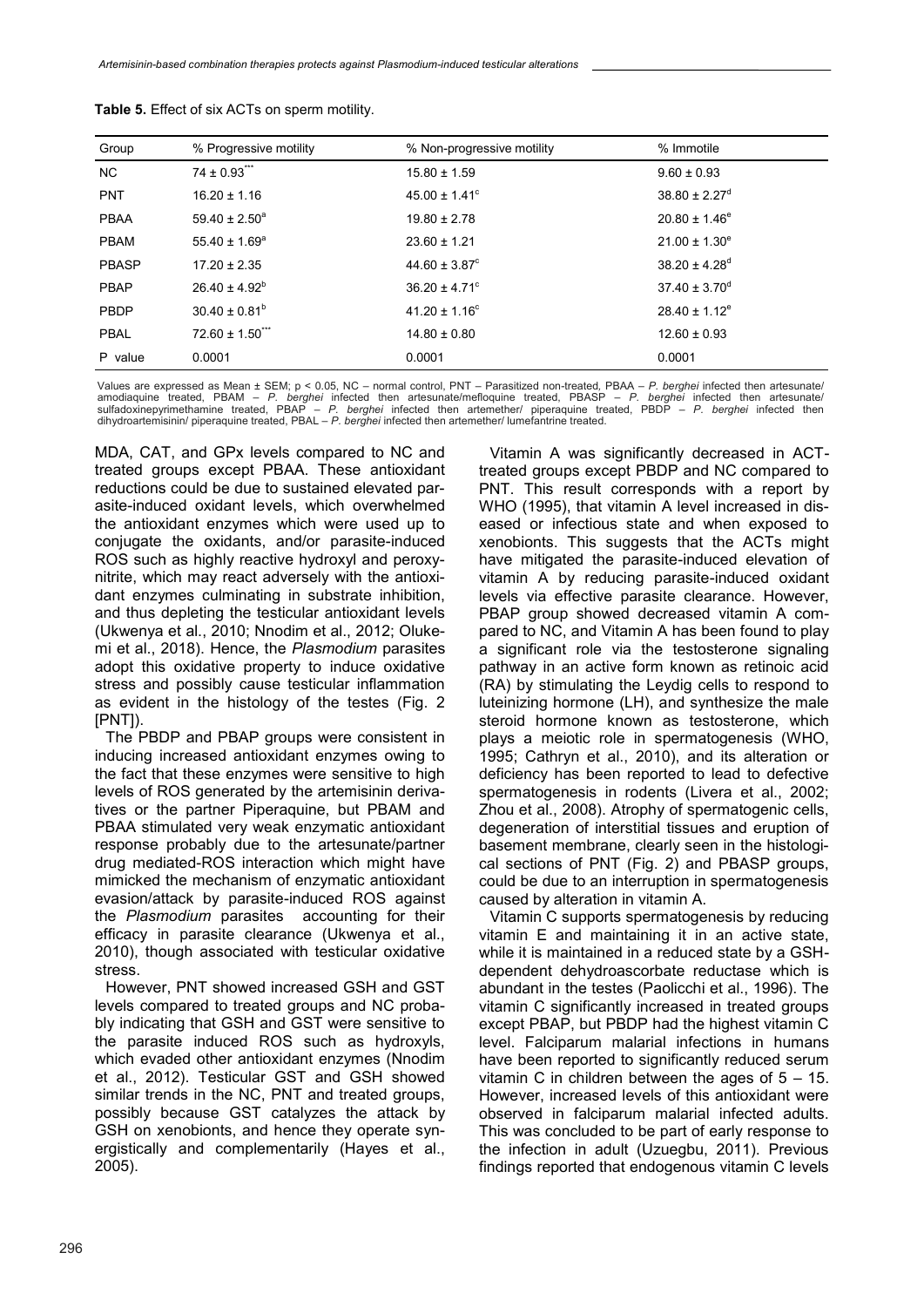reduced when oxidative stress is induced on testes (Aruldhas et al., 2005). The significantly increased testicular vitamin C seen in PNT and treated groups compared to the NC, could be due to innate homeostatic mechanism by testicular tissues to combat or reduce ACTs/ parasiteinduced ROS, hence mitigating oxidative stress, and this might have consequently attenuated serum levels of the Vitamin as previously reported (Aruldhas et al., 2005). Also, a decreased vitamin C level in all treated groups except PBAP treated group compared to PNT was observed.

This study showed that vitamin E level was significantly high in the PNT and treated groups except PBAP. This is likely due to high demand of the vitamin by the testicular tissues to combat or neutralize oxidants produced by the parasites and ACTs as in vitamin C, hence resulting in reduced levels of serum vitamin E (Aruldhas et al., 2005).

Testosterone is produced by the Leydig cells and is required for production of spermatozoa (Aprioku, 2013). The result showed that serum testosterone had slight increases in PBAA, PBAM and PBASP treated groups compared to the PNT and NC owing to the fact that artesunate combination had favorable oxidant influence on the vitamins, and as such the high vitamin level was proportionate to the high testosterone levels. However, PBASP and PBAA decreased serum testosterone in a 14 day study in non-parasitized animal model (Aprioku and Mankwe, 2018). The result also showed slight decrease of serum testosterone in PBAL and PBDP groups, and marked decrease in PBAP group. The slight decrease in PBAL group agrees with previous reports that, AL decreases serum testosterone in non-parasitized animal models (Jimmy and Mbee, 2014; Daikwo and Kawu, 2015; Aprioku and Mankwe, 2018). This result suggests that, ACTs have different effects on the steroidogenic functions of the testes. The increase in serum testosterone in the PNT and some treated groups (PBAA, PBAM and PBASP) compared to the NC suggests that, these ACTs did not affect Leydig cells which secretes testosterone, but might have affected spermatogenic cells that should have utilized the testosterone for spermatogenesis. The decrease in serum testosterone of the other groups (PBAL, PBAP and PBDP) compared to the NC on the other hand suggests that, these ACTs might have affected some Leydig cells, hence, reduction in the production of testosterone. Furthermore, the parasite invasion had no mitigating effect on the testosterone owing to the fact that the vitamins where were sensitive to its ROS, and increased vitamin stimulated increased testosterone.

The generally increased sensitivity of nonenzymatic antioxidants (vitamins A, C and E) to parasite-induced ROS shows that the body utilizes these micronutrients as the chief antioxidant to mitigate oxidative stress that would have been induced by the ROS prior to evasion or subjugation of the enzymatic antioxidant system (Cathryn et al., 2010). On the other hand, PBAP treated group showed a general decline in the testicular vitamins, and this presumably caused the marked decrease in testosterone when compared with other experimental groups, as vitamins play a vital role in the synthesis and secretion of testosterone. The high oxidative tendency of this drug due to its reactive component drugs (Staines, 2012) may induce oxidative stress, which will affect the structural integrity/cellular morphology of spermatozoa, and this corresponds with the histological findings (Fig 2).

Sperm motility can be impaired by toxic substances (Manna et al., 2008), and in this study non -progressive sperm significantly increased in the treated groups compared to PNT corroborated by the histological observations (Fig. 2).

Previous finding indicates that clinical dose of AA caused poor differentiation of sperm cells and damaged the seminiferous epithelium in a nonparasitized in vivo model (Obianime and Aprioku, 2009). Treated groups PBAA, PBAM and PBAL showed better presentations of the spermatogenic cells compared to the PNT. It was however noted that some degree of atrophy was observed in the PBDP, as well as PBASP and PBAP, which may support the findings of Jimmy and Mbee, (2014) that ACTs induces testicular toxicity. This suggests that while some ACTs are testiculo-toxic, others possess some level of testicular protective tendency toward parasite-induced toxicity, or are less toxic. It has been reported that ACTs cause deleterious effect on the testicular tissue, and these effects are reversible (Aprioku, 2013; Aprioku and Mankwe, 2018).

# **CONCLUSION**

This study establishes that AA, AM and AL strongly protected against P. berghei-induced testicular toxicity in Swiss mice following oral therapeutic doses following a 2-3 days standard regimen, whereas ASP, AP and DP mildly attenuated the testicular damage.

# **AUTHORS' CONTRIBUTIONS**

I.A.E, A.U.E, E.I.E, and O.B.O designed the study, collected, analyzed/interpreted data, and drafted the manuscript with O.O.A., A.I.P. Seminal analyses were performed and analyzed by I.E.A and O.B.O. All authors approved the final manuscript.

# AKNOWLEDGEMENTS

Authors thank Mr. Oyedele Ajayi of the Histo-Pathology Unit, Department of Pathology University of Uyo Teaching Hospital for his technical assistance.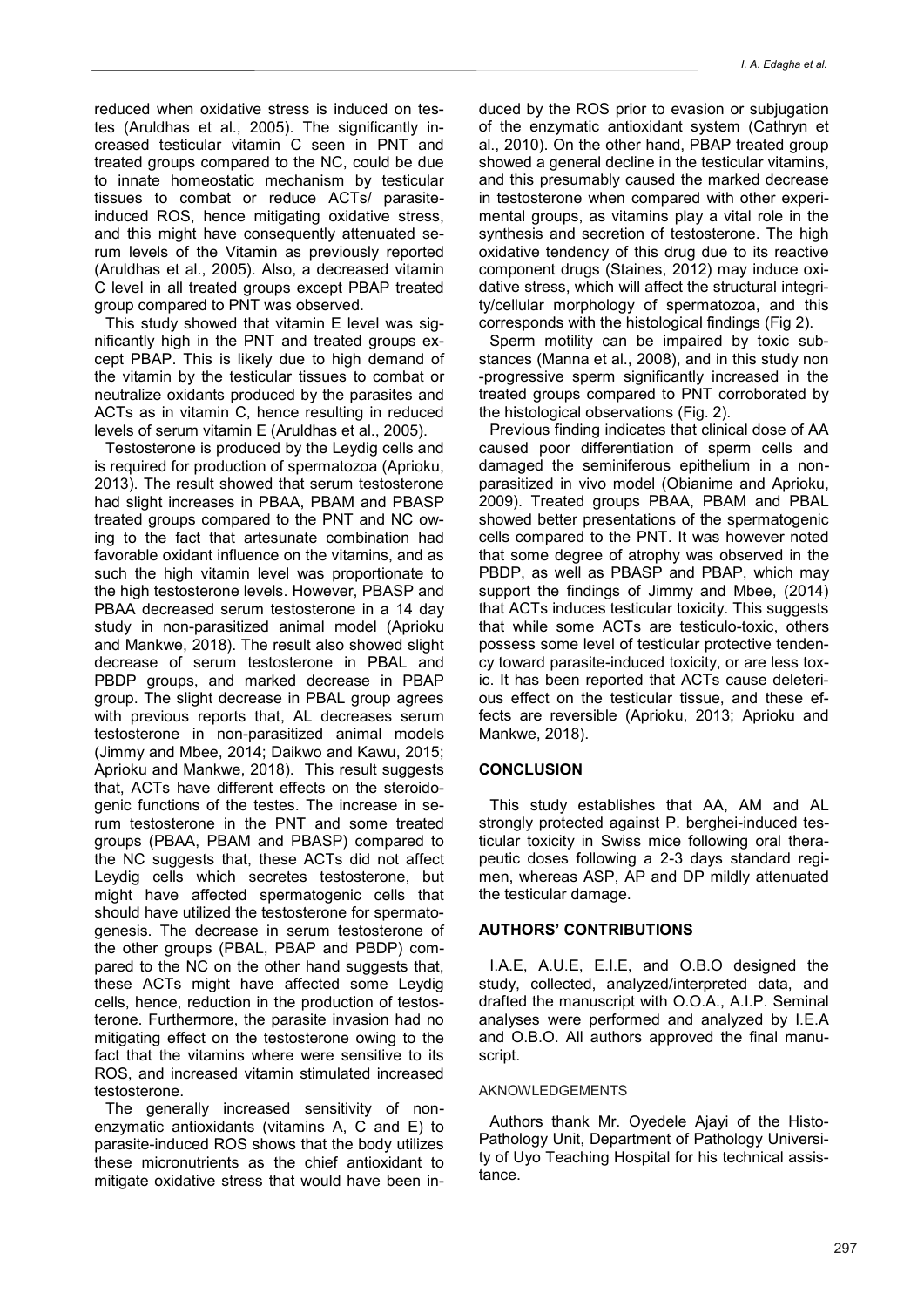# **REFERENCES**

- ABAY SM (2013) Blocking malaria transmission to anopheles mosquitoes using Artemisinin derivatives and primaquine: Systematic review and meta-analysis. Parasite Vectors, 6(1): 278.
- ACHAN J, TALISUNA AO, ERHART A, YEKA A, TIBEN-DERANA JK, BALIRAINE FN (2011) Quinine, an old anti malaria drug in a modern world: role in the treatment of malaria. Malar J, 10: 144.
- AFOLAYAN AJ, YAKUBU MT (2009) Effect of Bulbi nenatalensis baker stem extract in the functional indices and histology of the liver and kidney of male Wistar rats. J Med Food, 12: 814-820.
- ALVAREZ JG, TOUCHSTONE JC, BLASCO L, STO-REY BT (1987) Spontaneous lipid peroxidation and production of hydrogen peroxide and superoxide in human spermatozoa. Superoxide dismutase as major enzyme protectant against oxygen toxicity. J Androl, 8 (5): 33-48.
- ALVES A, MARTINS A, ADOLPHOSON S, BOCKORNY B, CARLETI G, CABRAL G (2007) Malaria grave Importada: relato de caso. Rev Bras Ter Intesiva, 19(2): 231-236.
- APRIOKU JS (2013) Pharmacology of free radicals and the impact of reactive oxygen species and testis. J Reprod Infertil, 14(4): 158-172.
- APRIOKU JS, MANKWE AC (2018) Study on testicular response to prolong artemisinin-based combination therapy treatments in guinea pigs. Andrologia, 50: 2.
- ARULDHAS MM, SUBRAMANIAN S, SEKAR P, CHAN-DRAHASAN GVG, GOVINDARAJULU P, AKBARSHA MA (2005) Chronic chromium exposure-induced changes in testicular histoarchitecture are associated with oxidative stress: study in a non-human primate (Macaca radiata Geoffroy). Human Reprod, 20 (10): 2801-2813.
- KLING HH, BRUNEEL F, BURCHARD G, CASTELLI F, CHIODINI PL, GROBUSCH MP (2012) Management of imported malaria in Europe. Malar J, 11: 328.
- BAHETI R, LADDHA P, GEHLOT RS (2003) Liver involvement in falciparum malaria. A histo-pathological analysis. J Indian Acad Clin Med, 4(1): 34-38.
- BAKER H, FRANK O, DE ANELIS B, FREINGOLD S (1980) Plasma tocopherols in man at various tissues after ingesting free or acetylated tocopherol. Nutrition Rep Int, 21: 531-536.
- BASIR R, FAZULUL RSS, HASBALLAH K, CHONG WC, TALIB H, YAM MF, JABBARZARE M, TIE TH, OTHMAN F, MOKIAS MAM, ABDULLAH WC, AHMAD Z (2012) Plasmodium berghei ANKA infection in ICR mice as a model of cerebral malaria. Iran J Parasitol, 7 (4): 62-69.
- BEHRENS RH, NEAVE PE, JONES CO (2015) Imported malaria among people who travel to visit friends and relatives: is current UK policy effective or does it need a strategic change? Malar J, 14: 149.
- BOUCHAUD O, MÜHLBERGER N, PAROLA P, CALLERI G, MATTEELLI A, PEYERL-HOFFMANN (2012) Therapy of uncomplicated falciparum malaria in

Europe: MALTHER - a prospective observational multicentre study. Malar J, 11: 212.

- BUEGE JA, AUST SD (1978) Microsomal lipid peroxidation. Methods Enzymol, 52: 302-310.
- CARDIFF RD, MILLER CH, MUNN RJ (2014). Manual hematoxylin and eosin staining of mouse tissue sections. Cold Spring Harb Protoc, 6: 655-658.
- CATHRYN AH, MICHAEL DG (2010) The key role of vitamin a in spermatogenesis. J Clin Invest, 120(4): 956-962.
- COLAGAR AH, MARZONT ET (2009) Ascorbic acid in human seminal plasma: Determination and its relationship to sperm quality. J Clin Biochem Nutr, 45(2): 144- 149.
- DAIKWO OA, KAWU MU (2015) Evaluation of prolonged administration of artemether-lumefantrine on sperm indices and testicular testosterone concentration in adult male Wistar rats. Ann Med Biochem Sci, 1 (2): 52-56.
- DAIKWO OA, MAGAJI RA, KAWU MU, EZE ED (2018) Effect of prolonged administration of artemetherlumefantrine on testicular biomarkers of oxidative stress: Ameliorative effect of vitamin E. Basic Sci Med, 7(1): 1-6.
- DONDORP AM, FANELLO CI, HENDRIKSEN IC, GOMES E, SENI A, CHHAGANLAL KD (2005) Artesunate versus quinine for treatment of severe falciparum malaria: a randomised trial. South East Asian quinine artesunate malaria trial (SEAQUAMAT) group. Lancet, 366: 717-725.
- DONDORP AM, FANELLO C, HENDRIKSEN IC, GOMES E, SENI A, CHHAGANLAL KD (2010) Artesunate versus quinine in the treatment of severe falciparum malaria in African children (AQUAMAT): an open-label, randomised trial. Lancet, 376: 1647-1657.
- ETIM OE, BASSEY UE, CHARLES GE, SAMBO EE, AKPAN EJ ET AL. (2016) Toxicological evaluation of some artemisinin combination therapies (ACTs) on the kidney and liver of albino Wistar rats. Int J Biochem Res Rev, 9: 1-5.
- FAROMBI EO, ABOLAJI AO, ADEDARA IA, MADUAKO I, OMODANISI I (2015) Artemisinin induces hormonal imbalance and oxidative damage in the erythrocytes and uterus but not in the ovary of rats. Human Exp Toxicol, 34(1): 83-92.
- HABIG WH, PABST MJ, JAKOBY WB (1974) Glutathione S-transferases. The first enzymatic step in mercapturic acid formation. J Biol Chem, 249(22): 7130- 7139.
- HAYES JD, FLANAGAN JU, JOWSEY IR (2005) Glutathione transferase. Ann Rev Pharmacol Toxicol, 4: 51- 88.
- ISHII T, MATSUKI, S, LUCHI Y, OKADA F, TOYASAKI S, TOMITA Y (2005) Accelerated impairment of spermatogenic cells in SOD1-knokout mice under heat stress. Free Radic Res, 39(7): 697-705.
- JIMMY EO, MBEE JN (2014) Testosterone levels in coartem, chloroquine, fansidar and lonart regulated by cholesterol. North Amer Physiol Res J, 1: 1-9.
- KAREEM FA, OSONUGA IO, AKINDELE RA, KUKOYI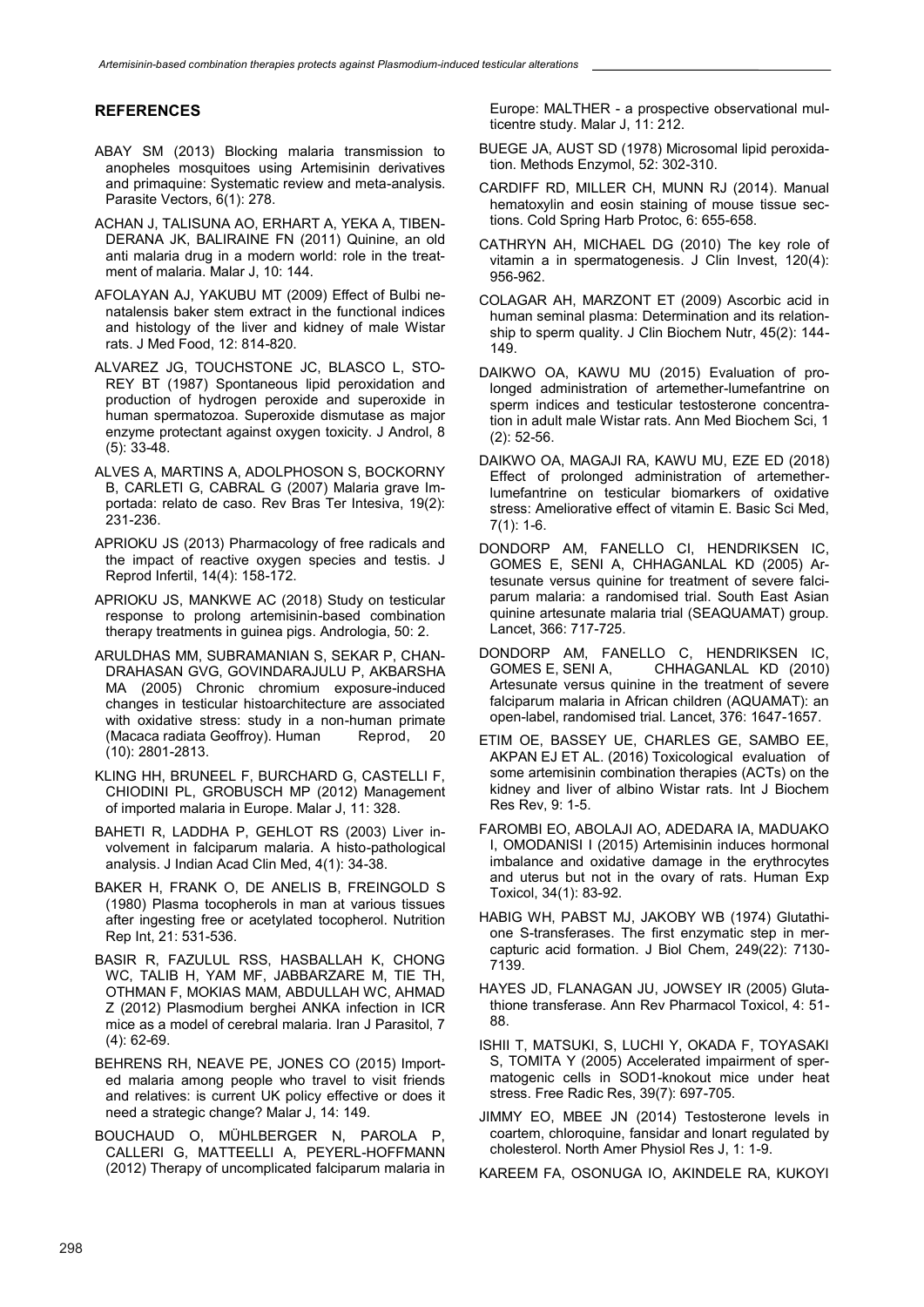BI, TAIWO EO, INEGBENEBOH D (2005) Anti-fertility effects of P-Alaxin in male adult Wistar rats. J Nat Sci Res, 15: 2224-3186.

- KUTLUBAY R, OGUZ EO, CAN B, GUVEN MC, SINIK Z, TUNCAY OL (2007) Vitamin E protection from testicular damage caused by intraperitoneal aluminum. Int J Toxicol, 26(4): 297-306.
- LATENDRESSE JR, WARBRITTION AR, JONASSEN H, CREASY DM (2002) Fixation of testes and eyes using a modified Davidson's fluid: comparison with Bouin's fluid and conventional Davidson's fluid. Toxicol Pathol, 30(4): 524-533.
- LIVERA G, ROUILLER-FABRE V, PAIRAULT C, LEVACHER C, HABERT, R (2002) Regulation and perturbation of testicular functions by vitamin A. Reproduction, 124(2): 173-180.
- LUNA L (1968) AFIP Manual of histological staining methods, 3rd ed. McGraw Hill publications, New York, P 76.
- MAIGA H, DJMDE A, BEAVOGUI A, TOURE O, TEKETE C, DARA A, TRAORE O, DAMA S, NIAN-GALY H, DIALOO N, DEMBELE D, SAGARA I, DOUMBO O (2015) Efficacy of artesunate sulfadoxine -pyrimethamine and sulfadoxine-pyrimethamine alone in uncomplicated falciparum malaria in Mali. Malar J, 14: 16.
- MAINA MB, GARBA SH, JACKS TW (2008) Histological evaluation of the rat testis following administration of an herbal tea mixture. J Pharmacol Toxicol, 3: 464- 470.
- MANNA P, SINHA M, SIL PC (2008) Cadmium induced testicular pathophysiology: prophylactic role of taurine. Reprod Toxicol, 26(3-4): 282-291.
- MAKA DE, CHIABI A, NDIKUM V, ACHU D, MAH E, NGUEFACK S (2015) A randomized trial of the efficacy of artesunate and three quinine regimens in the treatment of severe malaria in children at the Ebolowa Regional Hospital Cameroon. Malar J, 14: 429.
- MALARIA CONSORTIUM (2018) Charity No./1099779/ Company No./4785712. https:// www.malariaconsortium.org
- MUÑOZ J, ROJO-MARCOS G, RAMÍREZ-OLIVENCIA G, SALAS-CORONAS J, TREVIÑO B, PEREZ AJL (2015) Diagnóstico y tratamiento de la malaria importada en España: recomendaciones del Grupo de Trabajo de Malaria de la Sociedad Española de Medicina Tropical y Salud Internacional (SEMTSI). Enferm Infecc Microbiol Clin, 33: e1-13.
- NADJIM B, BEHRENS RH (2012) Malaria: An update for physicians. Infect Dis Clin North Am, 26(2): 243-259.
- NATIONAL INSTITUTE OF HEALTH (2011) Guide for the Care and Use of Laboratory Animals, 8th edition, Washington (DC): National Academies Press (US), pp 1-217.
- NISHIZUKA Y (1984) Turnover inositol phospholipids and signal transduction. Science, 255(4668): 1365- 1370.
- NNODIM JK, NWANJO HU, OKOLIE NJ, OPARA AU, NWOSU DC, OKOROIWU I, DIKE J, OKORIE H, NWADIKE CN, UDUJI HI (2012) Erythrocytic antioxi-

dant enzymes, antioxidant vitamins and plasma malondiadehyde in malaria infected patients in Owerri. J Basic Appl Sci, 6(8): 365-368.

- NWANJO HU, IROAGBA II, NNATUANYA IN, EZE NA (2007) Antifertility activity of dihydroartemisinin in male albino rats. Int J Endocrinol, 4: 1-5.
- OBIANIME AW, APRIOKU JS (2009) Comparative study of artesunate, ACTs and their combinants on the hormonal parameters of the male guinea-pig. Nigeria J Physiol Sci, 24(2): 101-106.
- OLAYEMI SO, ARIKAWE AP, AKINYEDE A, OREAGBA AI, AWODELE O (2012) Effect of malarial treatments on biochemical parameters and plasma pH of mice infected with Plasmodium berghei. Int J Pharmacol, 8 (6): 549-554.
- OLUKEMI AO, THERESA E, LILIAN E, INNOCENT O (2018) Blood schizonticidal activity of Phyllanthus amarus enhances test ovarian antioxidant defense capacity in Plasmodium berghei infected mice. Tropical J Nat Prod Res, 2(3): 150-157.
- OMAYE ST, TURBULL TP, SAUBERLICH HC (1979) Selected methods for determination of ascorbic acid in cells, tissues and fluids. Method Enzymol, 6: 3-11.
- ONYAMBOKO M, FANELLO C, WONGSEAN K, TARNING J, CHEAH P, TSHEFU K, DONDORP A, NOSTEN F, WHITE N, DAY N (2014) Randomixed comparison of the efficacies and tolerabilities of three Artemisinin-based combination therapy treatments for children with acute Plasmodium falciparum malaria in the Democratic Republic of the Congo. Antimicrob Agents Chemother, 58(9): 5528-5536.
- PAOLICCHI A, PEZZINI A, SAVIOZZI M (1996) Localization of a GSH-dependent dehydroascorbate reductase in rat tissues and subcellular fractions. Arch Biochem Biophys, 333: 489-495.
- PONS E, SIPITA P, BRITAN A, VERNET P, POUTANERI H, HUHTANIEMI I (2003) Epididymal region-expression of mouse GPx proteins: analysis of the mechanisms of GPx5 tissue and specific expression through in vitro and in vivo approaches. The van Doren company, Charlottesville, pp 74-93.
- RAJI Y, IFABUNMI OS, AKINSOMISOYE OS, MO-RAKINYO AO, OLOYO AK (2005) Gonadal response to antipsychotic drugs: Chlorpromazine and thioridazole reversibly suppress testicular functions in male rats. Int J Pharmacol, 1(3): 287-292.
- RAMIREZ-OLIVENCIA G, HERRERO MD, SUBIRATS M, DE JUANES JR, PEÑA JM, PUENTE S (2012) Imported malaria in adults. Clinical, epidemiological and analytical features. Rev Clin Esp, 212: 1-9.
- RAJPUT DK, METHA DS, GEORGE L, DESAI KR (2012) Histological and biochemical alterations on oral administration of Artesunate on the testis of male mice. Int J Pharmaceut Biol Res, 3: 113-118.
- RATAN P, NAYAK KC, KUMAR S, SINGH V, GUPTA BK, SISODIYA M, TUNDWAL V, KULKARNL V, VI-YAS A (2013) Clinical profile of multiorgan involvement in Malaria. Indian J Clin Pract, 24: 3.
- ROTRUCK JT, ROPE AL, GANTHER HF, SWASON AB (1973) Selenium: biochemical role as a component of glutathione peroxide. Science, 179: 588-590.